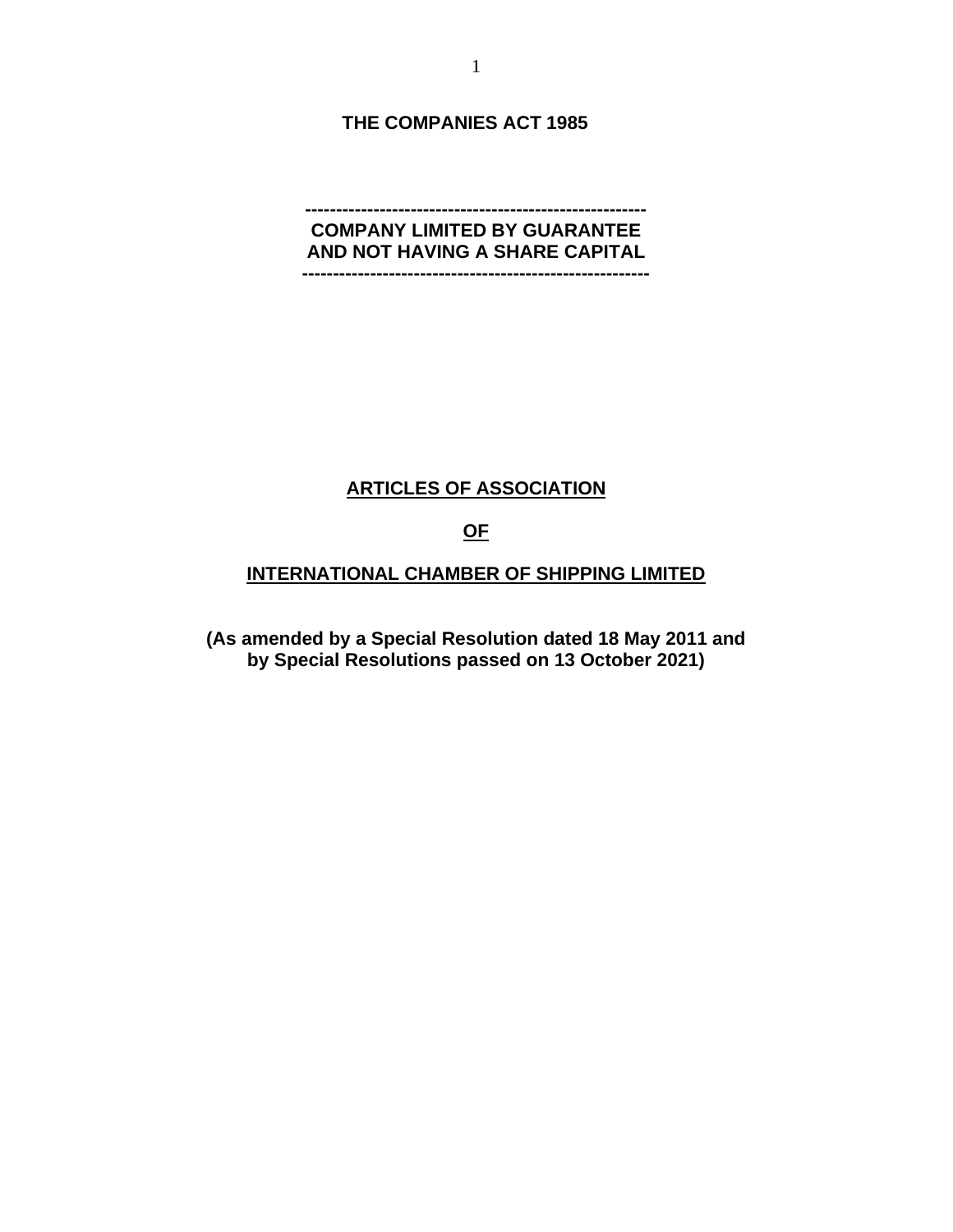### **THE COMPANIES ACT 1985**

### **------------------------------------------------------ COMPANY LIMITED BY GUARANTEE AND NOT HAVING A SHARE CAPITAL --------------------------------------------------------**

## **ARTICLES OF ASSOCIATION**

## **OF**

### **INTERNATIONAL CHAMBER OF SHIPPING LIMITED**

### **PRELIMINARY**

**1.** Subject as hereinafter provided, the regulations contained in or made applicable by Table C of the Schedule to The Companies (Tables A to F) Regulations 1985 (which regulations are hereinafter called "Table C") shall apply to the Company but in the case of any variation or inconsistency between these Articles and Table C these Articles shall prevail. For the avoidance of doubt, Table C comprises the regulations contained in Table C and, subject as disapplied or modified by Table C, the regulations contained in Table A of the Schedule to The Companies (Tables A to F) Regulations 1985 (which regulations are hereinafter called "Table A").

### **INTERPRETATION**

**2**. In these Articles unless the context otherwise requires:- "the Board of Directors" means the board of directors of the Company from time to time and accordingly all references in Table A and Table C to "the board of directors" or to "the directors" shall be construed and interpreted as if "the Board of Directors" were substituted for such references wherever they appear in Table A or Table C.

"National Association" means an association which is considered by the Full Members (as hereinafter defined) to represent ship owners and operators in a single country or shipping companies whose vessels fly a single country's flag.

"Rules" means rules made pursuant to Article 41.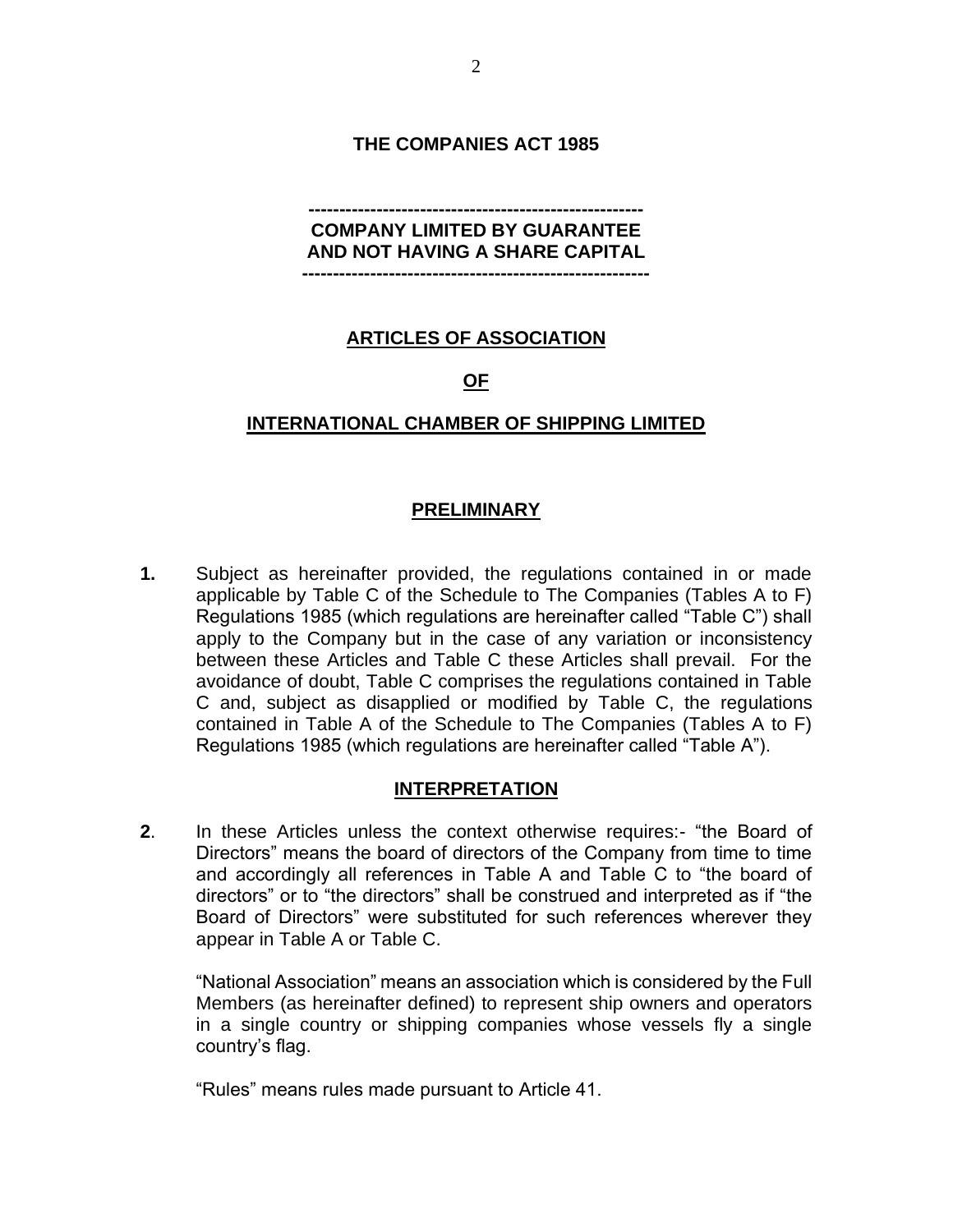"ship owners and operators" means the owners, managers or operators of a vessel or vessels.

"vessel" means a registered ship or vessel, a hovercraft or hydrofoil operating in a marine environment or such other vessel, craft or marine installation as the Company may determine.

### **MEMBERSHIP**

- **3.** Subject to the provisions of these Articles, no person or body shall be admitted as a full member ("Full Member") unless:-
	- (a) it is a National Association; or
	- (b) it is eligible to be an Associate Member pursuant to Article 4 and the Full Members consider it appropriate that it be admitted to full membership.

The second sentence of Regulation 3 of Table C shall not apply to these Articles.

A member of The International Shipping Federation Limited (incorporated in England under company number 105511) as at 31 May 2011 who is not a member of the Company shall automatically be admitted as a Full Member of the Company with effect from 1 June 2011 (without any approval required from the Board of Directors or the Full Members), subject to such member consenting to be a Full Member, and the provisions of Articles 5 to 10 inclusive shall not apply to such admission to Full Membership.

- **4.** Subject to the provisions of these Articles, no person or body shall be admitted as an associate member ("Associate Member") unless it is:-
	- (a) a regional association which is considered by the Full Members to represent National Associations in any group of countries or region in the world or to represent ship owners or operators in any group of countries or region in the world.
	- (b) a ship owner or operator in a country where there is no National Association of which it is entitled to be a member, or where the National Association of which it is entitled to be a member is not considered by the Full Members properly to represent ship owners and operators in that country.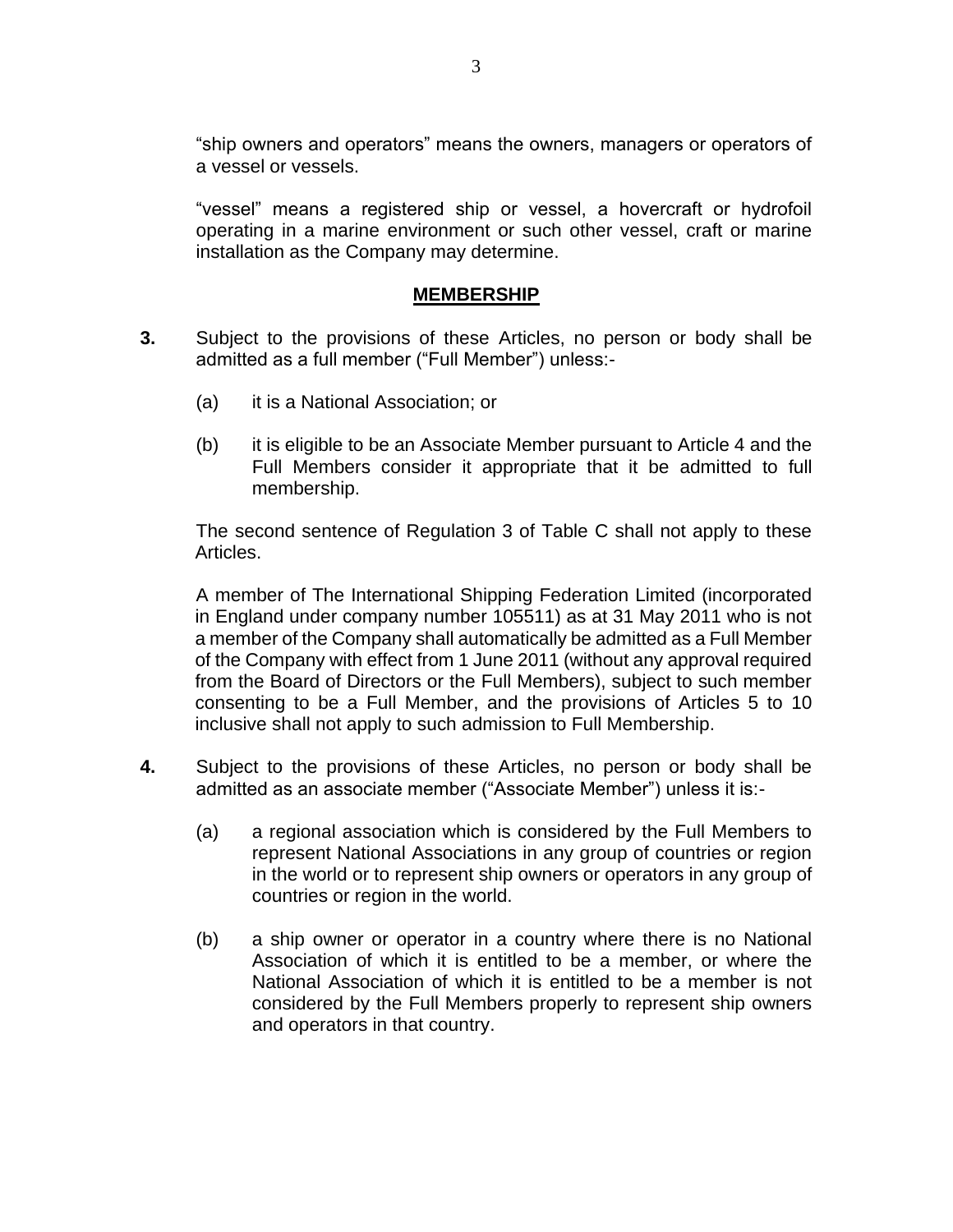- (c) a ship owner or operator in a country where there is a National Association of which it is entitled to be a member but where such National Association is not a Full Member.
- (d) a National Association where there is a Full Member from the same country.
- (e) any other person, society, institute, association or company which is involved in international shipping not being a person or body referred to in Article 3(a) (except where falling within Article 4(d)) or Articles 4(a), (b), (c) or (d).
- **5.** Every person who wishes to become a member shall deliver to the Secretary General an application for membership in writing.
- **6.** The Secretary General shall on receipt of any application for membership of the Company circulate details of such application together with any other information he considers relevant to the members of the Board of Directors.
- **7.** The Board of Directors shall consider the application for membership in accordance with these Articles. The Board of Directors may prescribe additional criteria for admission to membership. The Board of Directors shall be entitled to decline recommending for admission as a member an applicant who fulfils those criteria for membership of the Company, where the Board of Directors considers it is in the best interests of the Company to do so. Any such criteria shall not be at variance with or inconsistent with these Articles or the Rules.
- **8.** If the Board of Directors recommends that the applicant be admitted as a member of the Company, details of the application, together with the Board of Directors' recommendation, shall be notified to all Full Members. Such notice shall specify the period (being not less than 21 days from the date of the notice) during which the Full Members shall be entitled in writing to the Company to register objection to such admission. If no objection is registered to such admission within the period specified in the notice, the application for membership shall thereupon be accepted and the applicant advised accordingly.
- **8A.** (a) Subject to Article 8A(b), the Board of Directors must not recommend that an applicant be admitted as a Full Member or an Associate Member if as a result of its acceptance there would be more than one member of the Company (whether a Full Member or Associate Member) from the same country.
	- (b) Notwithstanding Article 8A(a), if the Board of Directors consider in their absolute discretion that such an applicant is an exceptional case, and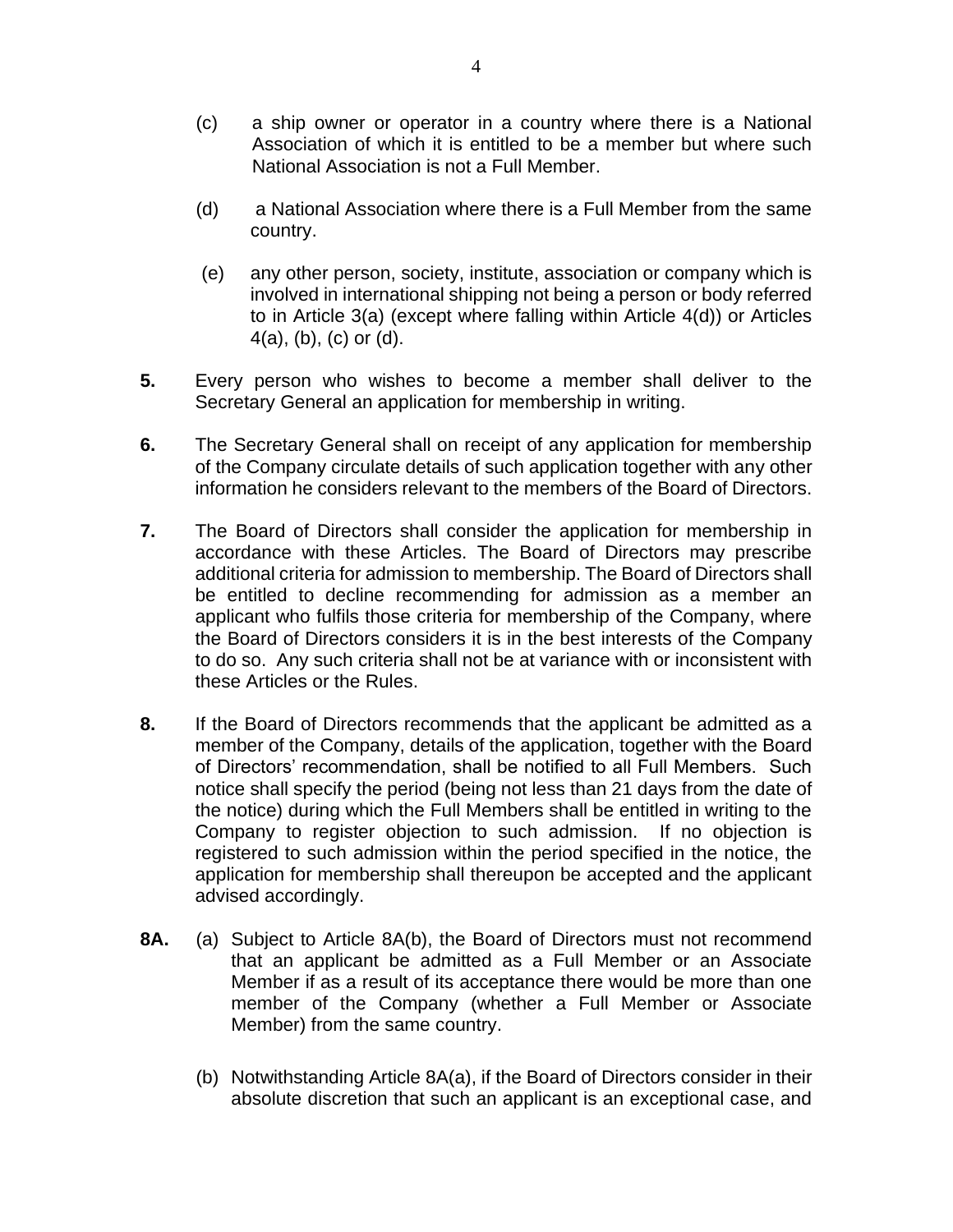after taking into account all circumstances they consider relevant, they may recommend for such applicant to be admitted as a Full Member or an Associate Member (being the membership category for which they applied), by a resolution approved by at least 90% of the votes of the members of the Board of Directors cast on the resolution, if they consider in their absolute discretion that it would be in the best interests of the Company to do so. Regulation 88 of Table A shall be modified accordingly in respect of the said resolution.

- **9.** (a) Subject to Article 9(b), if objection is registered in accordance with Article 8, then the application shall be referred to the next Annual General Meeting. If a Special Resolution, or a Higher Majority Resolution in case of an applicant referred to in Article 8A(b), to approve such application to be admitted as a member of the Company is duly passed the application for membership shall be deemed to be accepted and in the event that such Special Resolution, or a Higher Majority Resolution in case of an applicant referred to in Article 8A(b), is not duly passed the application shall be deemed to be rejected and the applicant advised accordingly. A "Higher Majority Resolution" means a resolution which is passed at an Annual General Meeting by at least 90% of the votes cast on the resolution by the Full Members (being entitled to vote) in person or by proxy or by authorised representative.
	- (b) The provisions of Article 9(a) shall not apply to any objection registered in accordance with Article 8 in respect of a recommendation by the Board of Directors that an applicant be admitted as a Full Member pursuant to Article 3(b) or as an Associate Member pursuant to Article 4(e). In the event of such objection, the application for admission as a Full Member or an Associate Member (as the case may be) shall be deemed to be rejected and the applicant advised accordingly.
- **10.** If the Board of Directors recommends that the applicant be not admitted as a member of the Company, the application shall be deemed to be rejected and the applicant will be notified of its rejection without the Board of Directors being required to give any reasons for doing so.
- **11.** The Secretary General shall maintain a Register of Members recording in respect of each Full Member or Associate Member (as the case may be) the date of admission, name and address of such Full Member or Associate Member.
- **12.** Membership shall not be transferable and shall cease upon the dissolution of any member which shall be a body corporate or an unincorporated association.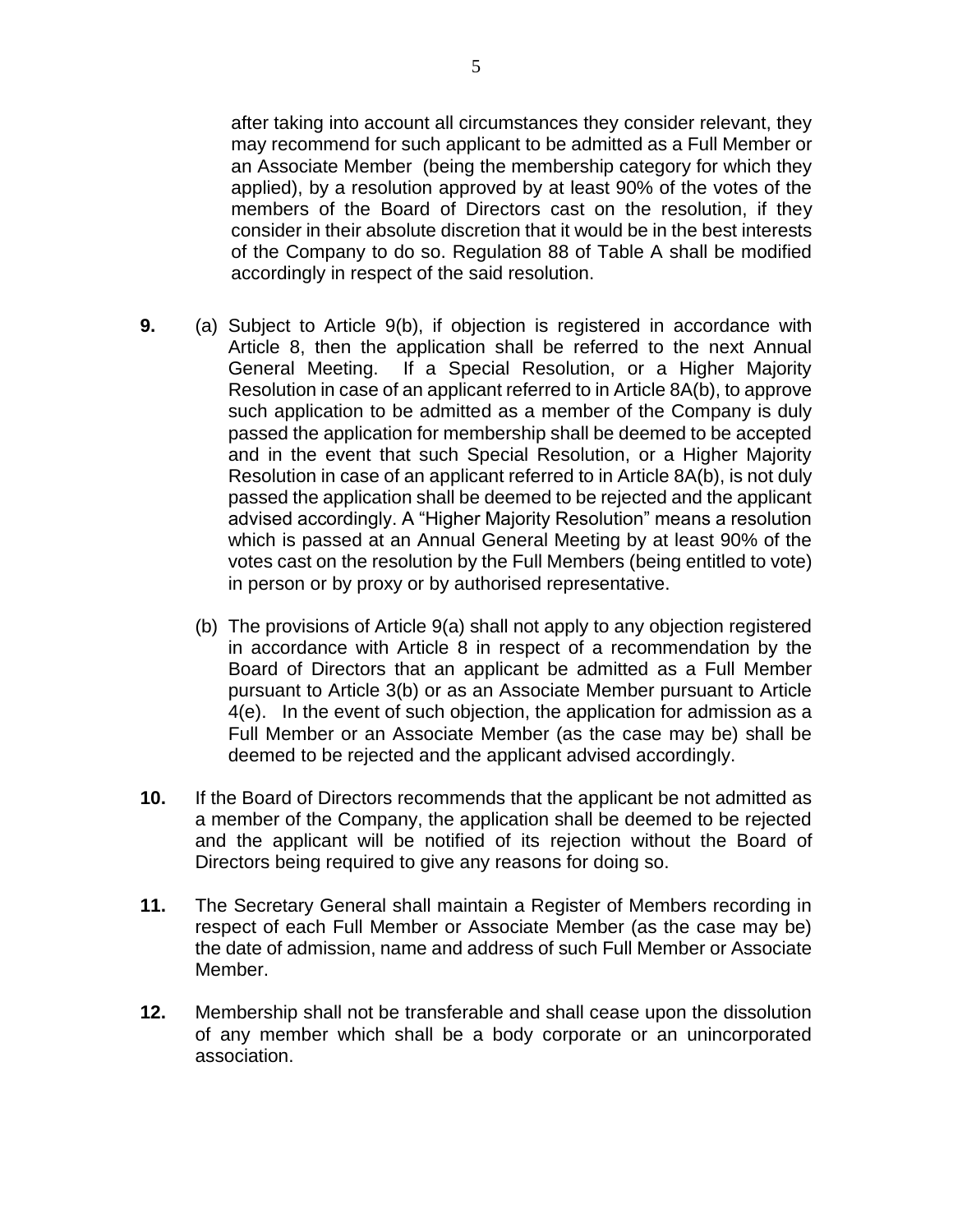Membership may be resigned by giving six months' notice in writing to the Secretary General of intention so to do, and upon the expiration of such notice membership shall cease and the member's name shall be deleted from the Register of Members.

Regulation 4 of Table C shall not apply.

**13.** If a Full Member or Associate Member by any act or omission brings the Company into disrepute, fails to pay on the due date its membership contributions or persists in acting in a manner inconsistent with the Company's policy and objectives, its membership may be determined by a Special Resolution of the Company passed at a duly convened Extraordinary General Meeting or Annual General Meeting of the Company. On the passing of such resolution membership shall cease and the member's name shall be deleted from the Register of Members.

### **GENERAL MEETINGS**

- **14.** An Annual General Meeting shall be held in every year at such time and place (or if it is to be held electronically (whether entirely or partially) via the details for joining the meeting) as may be resolved by the Company in general meeting or if no time or place or joining details is so prescribed at such time and place (or if it is to be held electronically (whether entirely or partially) the details for joining the meeting) as may be determined by the Board of Directors.
- **15.** (a) The Board of Directors may whenever it thinks fit call general meetings and, on the written requisition of any six Full Members, shall forthwith proceed to convene an Extraordinary General Meeting.
	- (b) Any requisition shall express the object of the meeting proposed to be called and shall be left at the office.
	- (c) Upon the receipt of such requisition, the Secretary General shall forthwith proceed to convene an Extraordinary General Meeting. If he does not convene one within 21 days from the date of the requisition, the requisitionist or requisitionists may themselves convene an Extraordinary General Meeting.

Regulation 37 of Table A shall not apply.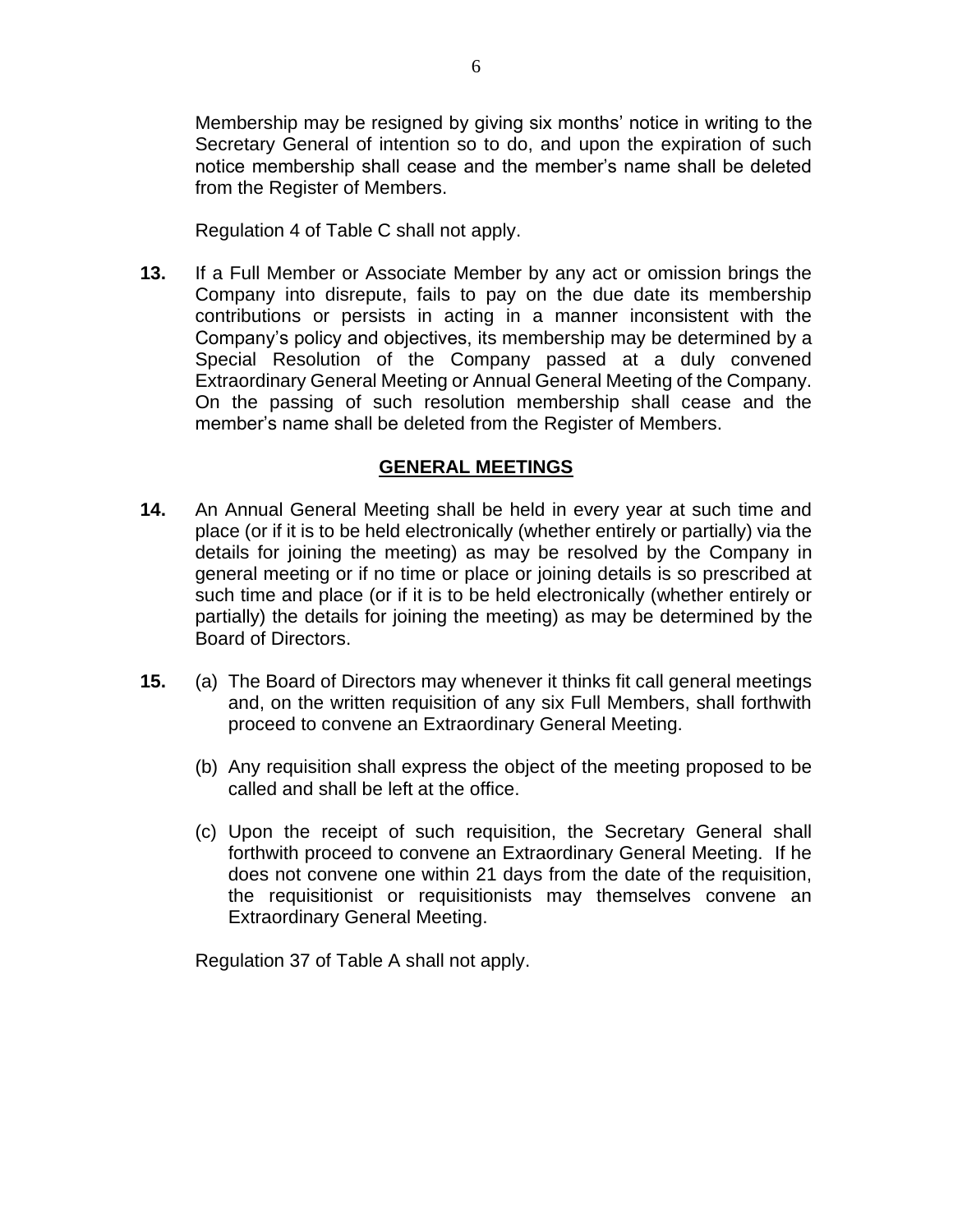### **NOTICE OF GENERAL MEETINGS**

- **16.** An Annual General Meeting shall be called by at least fourteen clear days' notice. An Extraordinary General Meeting called for the passing of a special resolution or a resolution appointing a person as a member of the Board of Directors shall be called by at least twenty-one clear days' notice. All other Extraordinary General Meetings shall be called by at least fourteen clear days' notice but a general meeting may be called by shorter notice if it is so agreed:-
	- (a) in the case of an Annual General Meeting, by all the Full Members entitled to attend and vote thereat; and
	- (b) in the case of any other meeting by a majority in number of the Full Members having a right to attend and vote being a majority together holding not less than ninety-five per cent of the total voting rights at the meeting of all the Full Members.

The notice shall specify the time and place of the meeting (or if it is to be held electronically (whether entirely or partially) the details for joining the meeting) and the general nature of the business to be transacted and, in the case of an Annual General Meeting, shall specify the meeting as such.

The notice shall be given to all the Full Members and Associate Members and to the members of the Board of Directors and the auditors.

Regulation 38 of Table A shall not apply.

### **PROCEEDINGS AT GENERAL MEETINGS**

- **17**. (a) The Board of Directors may make whatever arrangements they consider appropriate for holding an Annual General Meeting or other general meeting of the Company by electronic means (either entirely or partially) which allows all those participating to speak, hear the presentations and comments of others, and exercise their voting rights at the general meeting. Members shall be instructed as to how to participate in, and vote at, such a meeting. Where a general meeting is held by electronic means a Full Member who participates by electronic means personally or by their proxy or authorised representative in that meeting in accordance with the instructions for the meeting is deemed to be present in person.
	- (b) Regulation 40 of Table A shall not apply. No business shall be transacted at any general meeting of the Company unless a quorum of Full Members is present at the time when the meeting proceeds to business. Such number of persons entitled to vote upon the business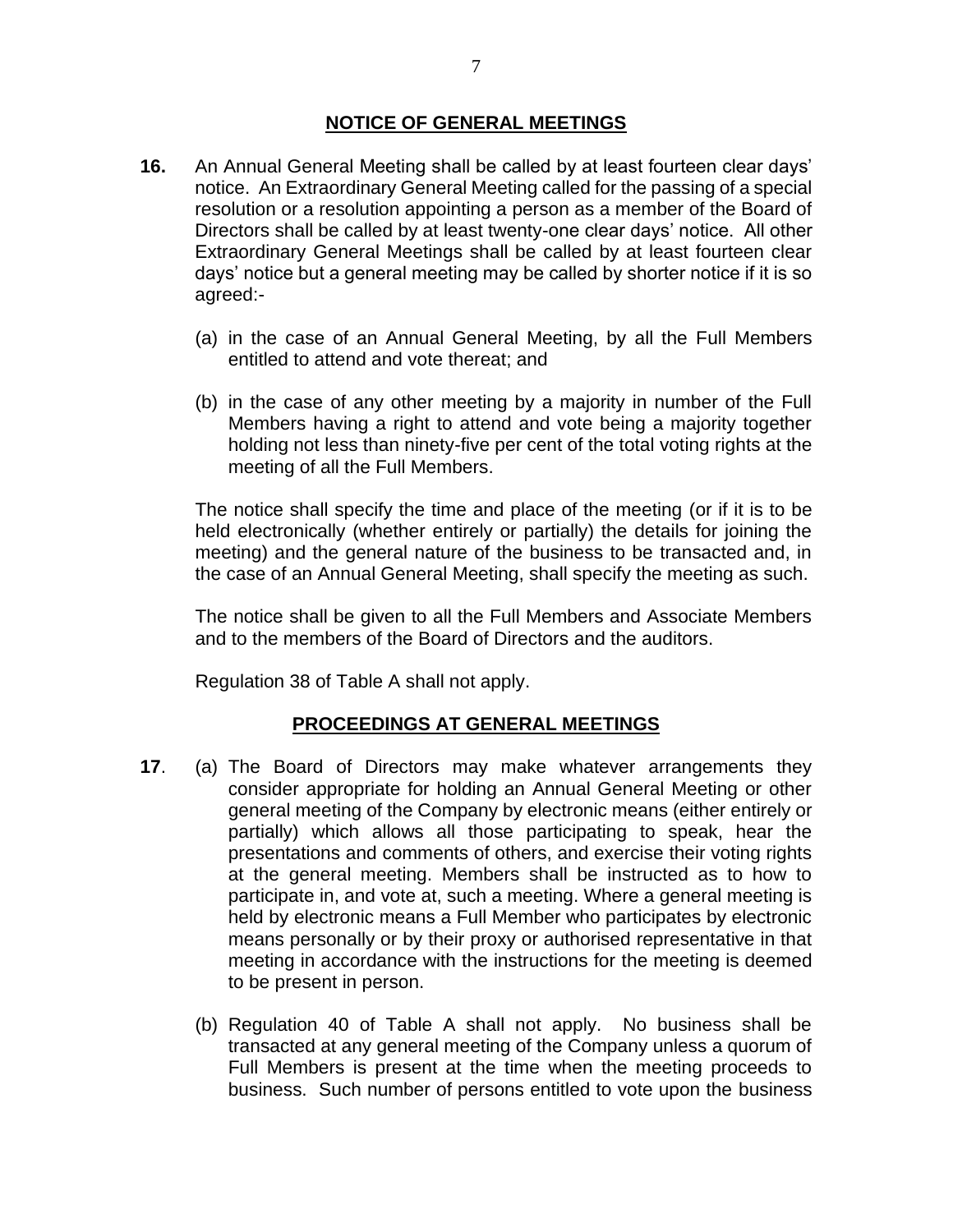to be transacted as represent one-third of the total number of Full Members on the Register of Members at such time, each being a Full Member or a proxy for a Full member or a duly authorised representative of a corporation, shall be a quorum at any General Meeting. For the purposes of calculating a quorum under this Article where several Full Members are from the same country they shall be counted as one Full Member.

- (c) Regulation 41 of Table A shall not apply. If such a quorum is not present within half an hour from the time appointed for the meeting, the meeting shall stand adjourned to the same day in the next week at the same time and place (or if it was to be held electronically (whether entirely or partially) via the same details for joining the meeting) or to such time and place (or if it is to be held electronically (whether entirely or partially) via such details for joining the meeting) as the Board of Directors may determine.
- **18.** The Chairman, or in his absence any one of the Vice-Chairmen, shall preside as chairman at any General Meeting but if at any General Meeting neither the Chairman nor any Vice-Chairman shall be present within 15 minutes after the time appointed for holding the meeting, the Full Members present shall elect one of the members of the Board of Directors present, or if no member of the Board of Directors is present or if all the members of the Board of Directors present decline to take the chair, they shall elect a Full Member present to be chairman of the General Meeting. Regulations 42 and 43 of Table A shall not apply. Any reference to a "chairman" in connection with a General Meeting in the regulations of Table A or Table C which are applicable to these Articles shall mean the chairman of the General Meeting appointed in accordance with the provisions of this Article.
- **19.** Associate Members shall be entitled to attend and speak at any general meeting of the Company.
- **20.** A resolution put to the vote of a meeting shall be decided on a show of hands unless before, or on the declaration of the result of, the show of hands a poll is duly demanded. Subject to the provisions of the Act, a poll may be demanded:-
	- (a) by the chairman of the meeting; or
	- (b) by any Full Member present in person or by proxy or in the case of a corporation by an authorised representative and entitled to vote;

Regulation 46 of Table A shall not apply.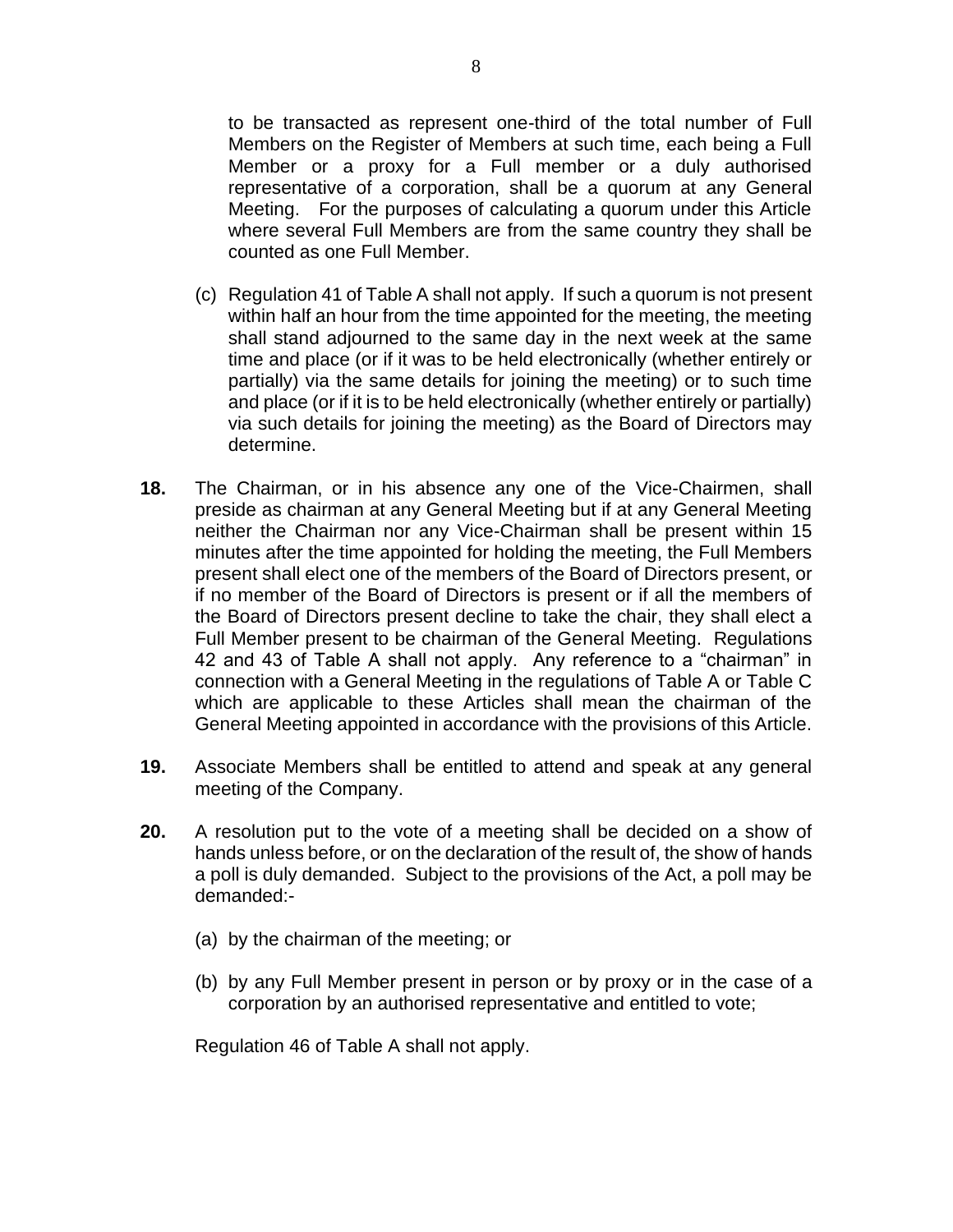- **20A.** (a) Regulation 45 of Table A shall be modified as follows:
	- (i) in the first sentence after "adjourn the meeting from time to time and place to place" insert "(or if it is to be held electronically (whether entirely or partially) via details for joining the meeting)"
	- $(ii)$  in the second sentence after "notice shall be given specifying the time and place" insert "(or if it is to be held electronically (whether entirely or partially) the details for joining the meeting)"
	- (b) Regulation 49 of Table A shall be modified by inserting after "fix a time and place" the words "(or if the poll was held electronically (whether entirely or partially) via such electronic means as specified)"
	- (c) Regulation 51 of Table A shall be modified by inserting after "at such time and place" the words "(or if it is to be held electronically (whether entirely or partially) via the details for joining the meeting)"
	- (d) Regulation 52 of Table A shall be modified as follows:
		- (i) in the first sentence after "the time and the place" insert the words "(or if it is to be held electronically (whether entirely or partially) the details for joining the meeting)"
		- (ii) in the second sentence after "specifying the time and place" insert the words "(or if it is to be held electronically (whether entirely or partially) the details for joining the meeting)

# **VOTES OF MEMBERS**

**21.** On a show of hands every Full Member present in person shall have one vote and on a poll every Full Member present in person or by proxy shall have one vote but when several Full Members are from the same country they shall not have more than one vote in total. Associate Members shall have no vote. Regulation 8 of Table C shall not apply.

## **MEMBERS OF THE BOARD OF DIRECTORS**

**22.** The number of members of the Board of Directors shall not be subject to any maximum but shall not be less than four and Regulation 64 of Table A shall not apply.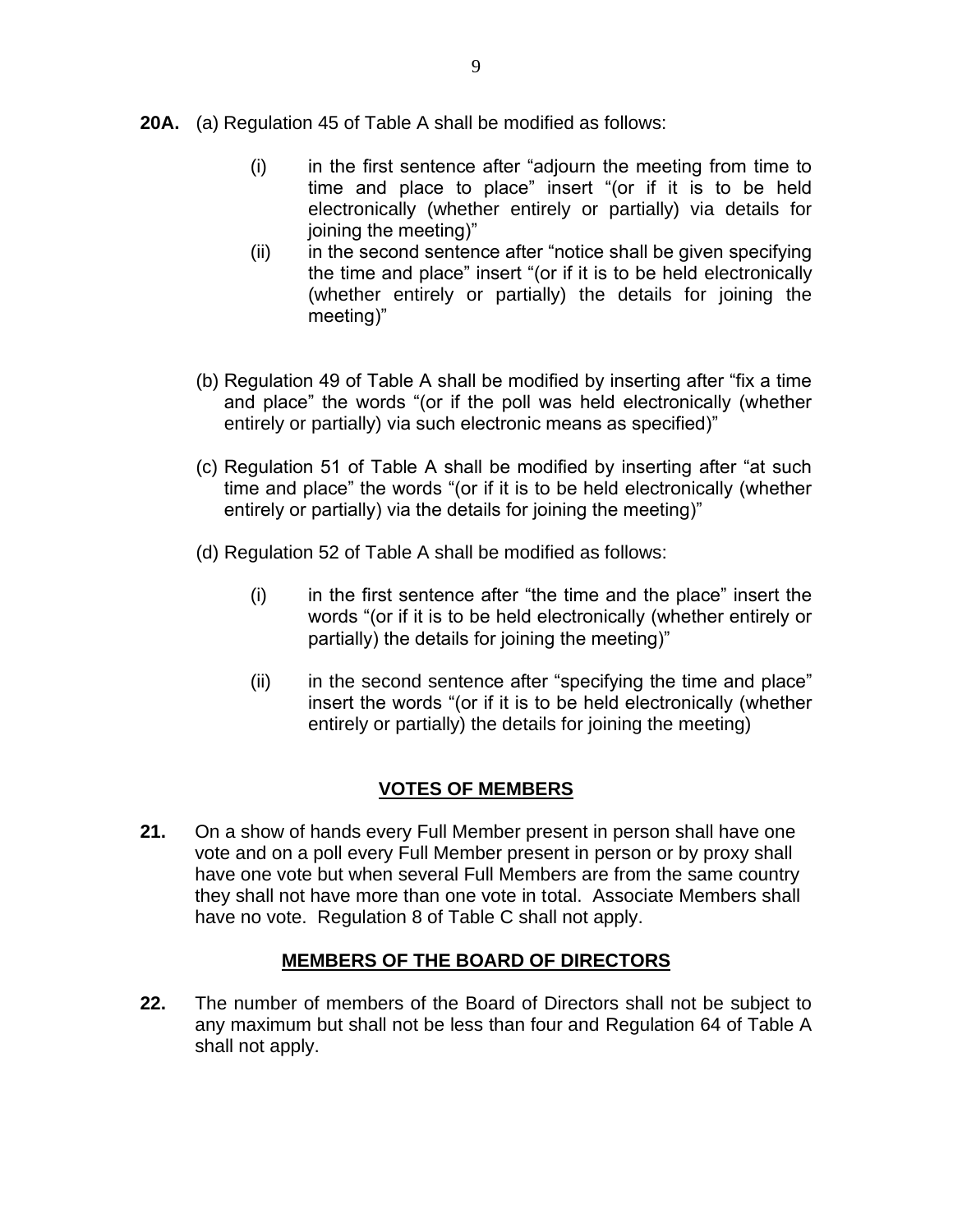- **23.** Save as provided by Article 32 and the Rules the members of the Board of Directors shall not be subject to retirement by rotation and Regulations 73 to 80 inclusive of Table A shall not apply.
- **24.** The Company may by Ordinary Resolution appoint a person to be a member of the Board of Directors (who is willing to act) either to fill a casual vacancy or as an additional member.

The Board of Directors may appoint a person to be a member of the Board of Directors (who is willing to act) to fill a casual vacancy.

- **25.** No person shall be or become incapable of being appointed a member of the Board of Directors by reason only of his having attained the age of seventy or any other age nor shall any special notice be required in connection with the appointment or the approval of the appointment of such person, and no such person shall vacate his office at any time by reason only of the fact that he has attained the age of seventy or any other age.
- **26.** (a) Any member of the Board of Directors (other than an alternate member of the Board of Directors) may appoint any person (not being a member of the Board of Directors), willing to act, to be an alternate member of the Board of Directors and may remove from office such an alternate so appointed by him. Regulation 65 of Table A shall not apply.
	- (b) Any appointment or removal of an alternate member of the Board of Directors may be made by letter, telex, facsimile transmission or other method of rapid text transmission signed or approved by the member of the Board of Directors making or revoking the appointment or in any other manner approved by the Board of Directors. Any telex, facsimile transmission or other method of rapid text transmission shall be confirmed as soon as possible by letter, but shall be acted upon by the Company meanwhile. Regulation 68 of Table A shall not apply.

## **POWERS OF THE BOARD OF DIRECTORS**

**27.** The business of the Company shall be managed by the Board of Directors who may exercise all such powers of the Company as are not by statute or by the Memorandum of Association of the Company or by these Articles required to be exercised by the Company in general meeting, subject nevertheless to the provisions of any statute or the Memorandum of Association of the Company or these Articles or the Rules and to such regulations, being not inconsistent with the aforesaid provisions, as may be made by the Company in general meeting. No regulation made by the Company in general meeting shall invalidate any prior act of the Board of Directors which would have been valid if that regulation had not been made. Regulation 70 of Table A shall not apply.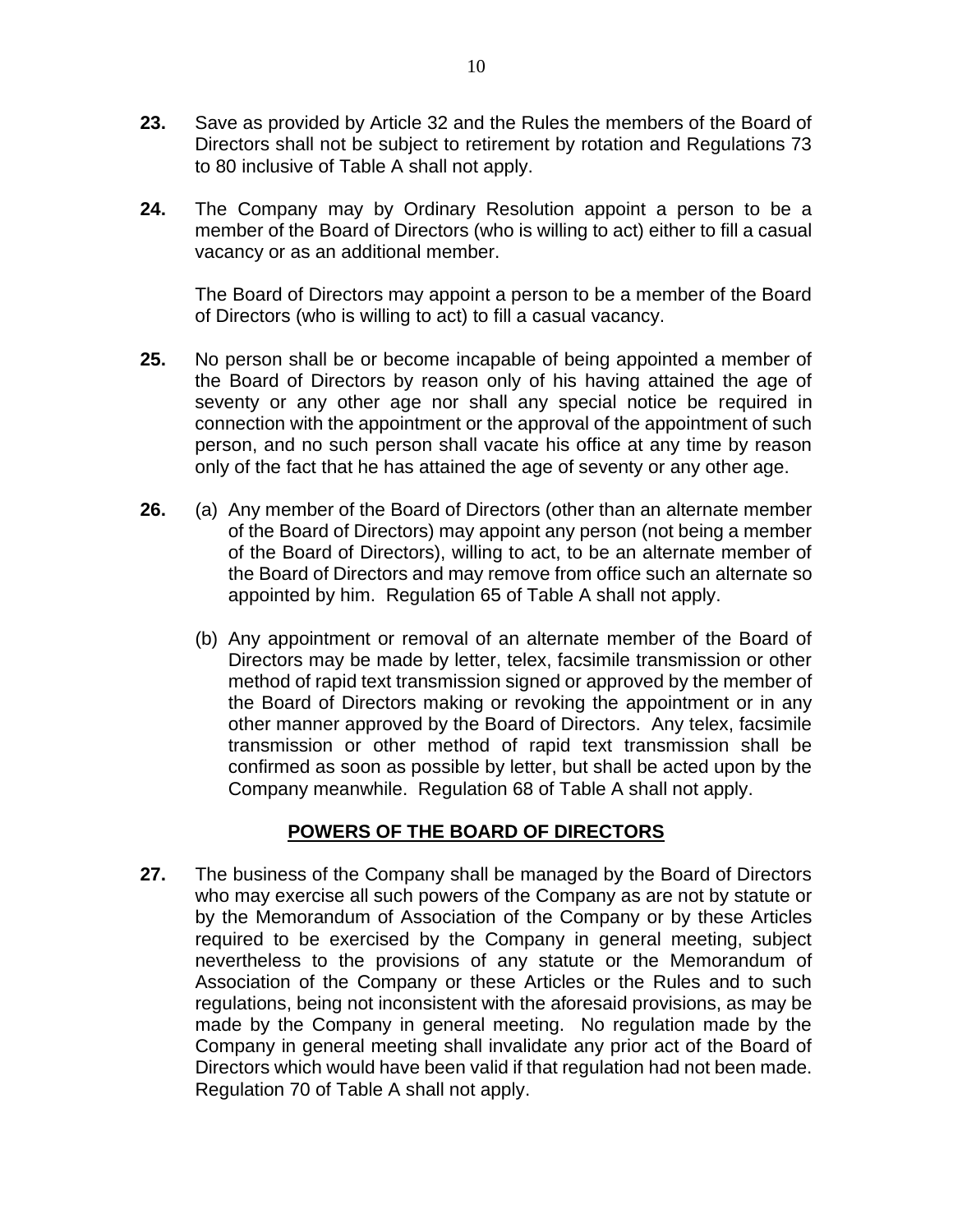## **THE SECRETARY GENERAL**

- **28.** The Secretary General of the Company shall be appointed by the Board of Directors upon such terms as may from time to time be determined by it. Regulation 84 of Table A shall not apply.
- **29.** The Secretary General shall, under the control of the Board of Directors, direct the management and business of the Company.

### **THE SECRETARY**

**30.** Subject to the provisions of the Act, the Secretary of the Company shall be appointed by the Board of Directors upon such terms as may from time to time be determined by it; and any Secretary so appointed may be removed by the Board of Directors. Regulation 99 of Table A shall not apply.

### **REMUNERATION AND EXPENSES**

- **31.** (a) The members of the Board of Directors shall not be entitled to receive any remuneration from the Company and Regulations 82 and 87 of Table A shall not apply.
	- (b) The members of the Board of Directors may be paid by the Company any expenses incurred by them in connection with the discharge of their duties other than in connection with attendance at meetings of the Board of Directors or general meetings and Regulation 83 shall be modified accordingly.

### **CHAIRMAN AND VICE-CHAIRMEN**

- **32.** There shall be a Chairman and four Vice-Chairmen and the Chairman and the Vice-Chairmen shall be appointed and re-appointed in accordance with the Rules.
- **33.** In the event of the death, permanent disability or resignation of the Chairman or any Vice-Chairman, the Board of Directors shall be entitled to appoint one of their number to be Chairman or Vice-Chairman (as the case may be) and such appointee shall hold office until the next following Annual General Meeting when he shall retire and shall be eligible for reappointment in accordance with the provisions of the Rules.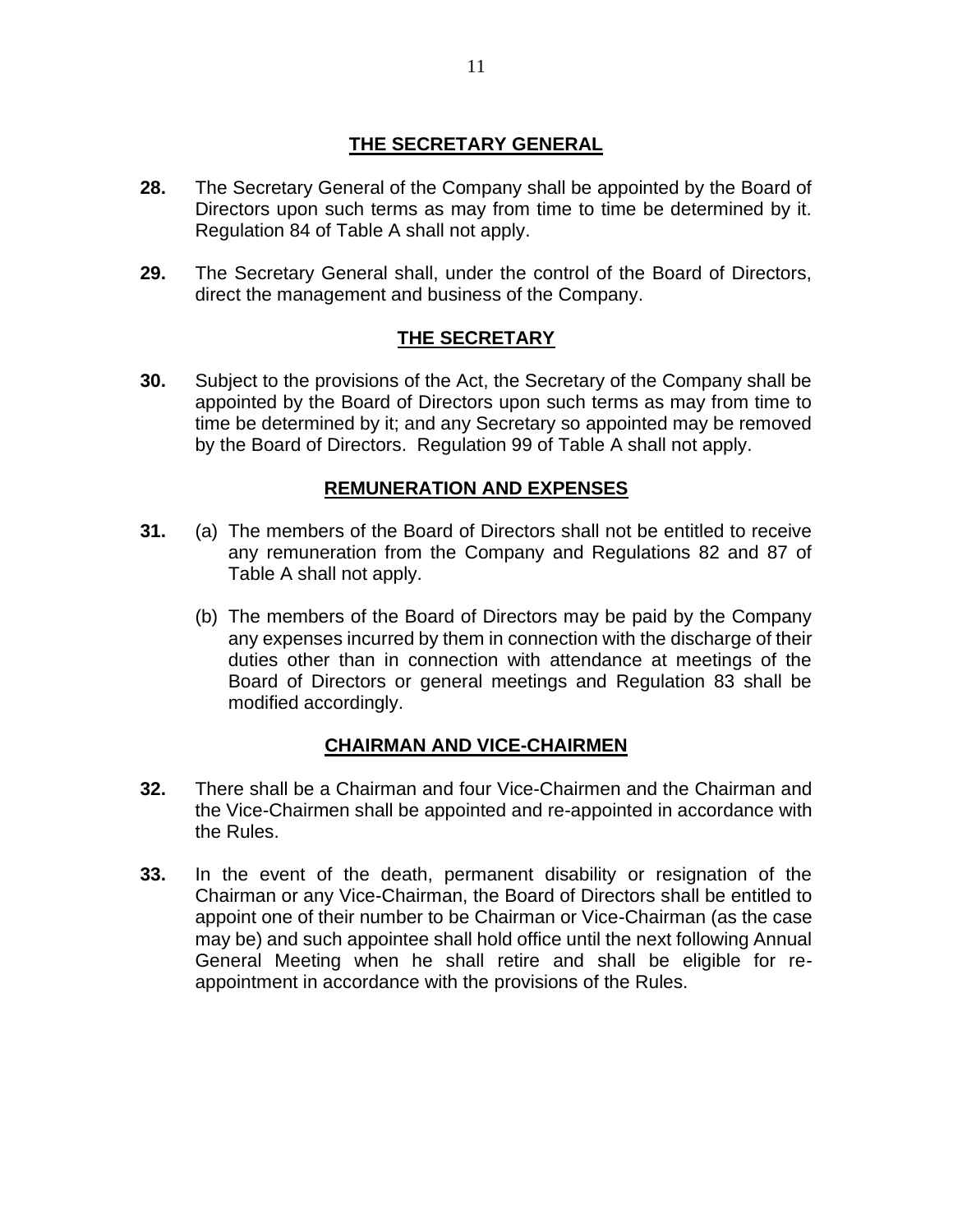### **DISQUALIFICATION AND REMOVAL OF MEMBERS OF THE BOARD OF DIRECTORS**

- **34.** The office of a member of the Board of Directors shall automatically be vacated in any of the following events, namely:-
	- (a) if he resigns by notice in writing under his hand left at the office.
	- (b) if he becomes bankrupt or has a receiving order or administration order made against him or makes any arrangement or composition with his creditors generally.
	- (c) if in England or elsewhere an order be made by any Court claiming jurisdiction in that behalf on the ground (however formulated) of mental disorder or for his detention or for the appointment of a receiver or other person (by whatever name called) to exercise powers with respect of his property or affairs or
	- (d) if he is removed by the Full Members pursuant to Section 303 of the Act (or any corresponding provision of any subsequent statute).

Regulation 81 of Table A shall not apply.

### **PROCEEDINGS OF THE BOARD OF DIRECTORS**

- **35.** (a) The quorum for the transaction of the business of the Board of Directors shall not be less than the higher of two or 50% of the members of the Board of Directors for the time being and Regulation 89 of Table A shall be modified accordingly.
	- (b) A meeting of the Board of Directors shall be called by the persons and in the manner set out in the Rules and the second sentence of Regulation 88 of Table A shall not apply.
- **36.** Unless he is unwilling to do so, the Chairman shall preside at every meeting of the Board of Directors at which he is present. But if there is no person holding that office, or if the person holding it is unwilling to preside or is not present within five minutes after the time appointed for the meeting, the members of the Board of Directors present may appoint one of the Vice-Chairmen to be chairman of the meeting or that failing one of their number. Regulation 91 of Table A shall not apply.
- **37.** A resolution in writing signed or approved by letter, telex, facsimile transmission or other method of rapid text transmission by all the members of the Board of Directors entitled to receive notice of a meeting of the Board of Directors or of a committee thereof shall be as valid and effectual as if it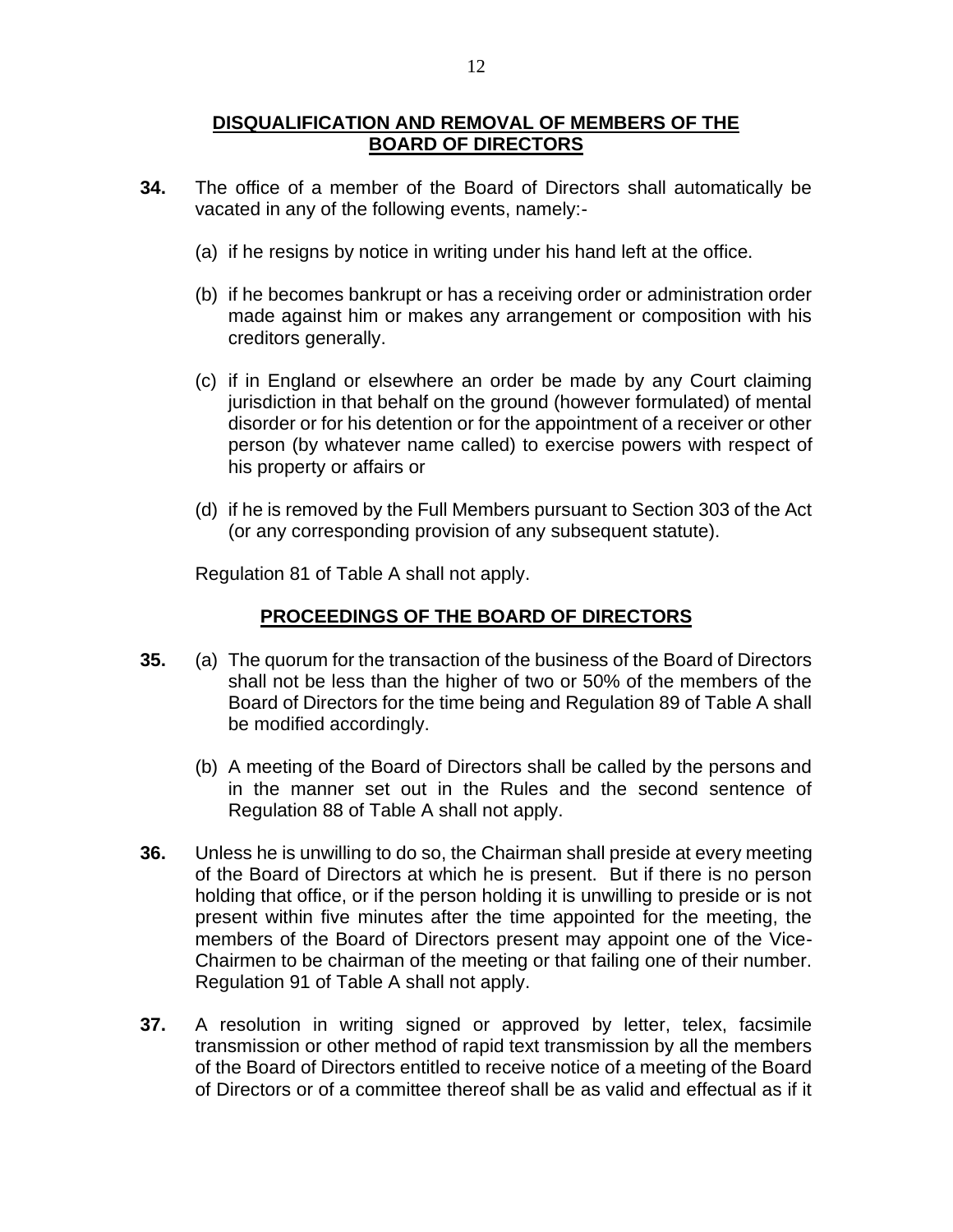had been passed at a meeting of the Board of Directors or a committee thereof (as the case may be) duly convened and held and may consist of several documents in the like form each signed by one or more of them. Regulation 93 of Table A shall not apply.

- **38.** Any member of the Board of Directors may participate in a meeting of the Board of Directors or a committee thereof by means of conference telephone or similar communications equipment whereby all participating in the meeting can hear each other and participation in the meeting in this manner shall be deemed to constitute presence in person at such meeting.
- **39.** The Board of Directors may exercise all the powers of the Company to borrow or raise money and to mortgage or charge its undertaking, property and uncalled capital, or any part thereof, and to issue debentures and other securities.
- **40.** Without prejudice to the obligation of any member of the Board of Directors to disclose his interest in accordance with Section 317 of the Act a member of the Board of Directors may vote as such in regard to any contract, transaction or arrangement in which he is interested, or upon any matter arising thereout, and if he does so vote his vote shall be counted and he shall be reckoned in calculating a quorum when any such contract, transaction or arrangement is under consideration. Regulations 94 to 96 inclusive of Table A shall not apply.

### **RULES**

**41.** The Full Members may if they think fit frame approve and adopt and thereafter extend alter or amend rules for the government and regulation of the affairs of the Company provided always that such Rules shall not be at variance with or inconsistent with the Memorandum of Association of the Company or these Articles. The Rules may not regulate any criteria for admission as a member of the Company. Any such criteria shall be made by the Board of Directors pursuant to Article 7.

## **NOTICES**

- **42.** The Company may give notice to a Full Member or an Associate Member either personally or by sending it by post in a prepaid envelope addressed to the member at his registered address or by directing it to that address by telex or telefax or by leaving it at that address. The first sentence of Regulation 112 of Table A shall not apply.
- **43.** Proof that an envelope containing a notice was properly addressed, prepaid and posted by first class or airmail post or a telex or facsimile transmission setting out the terms of the notice was properly despatched shall be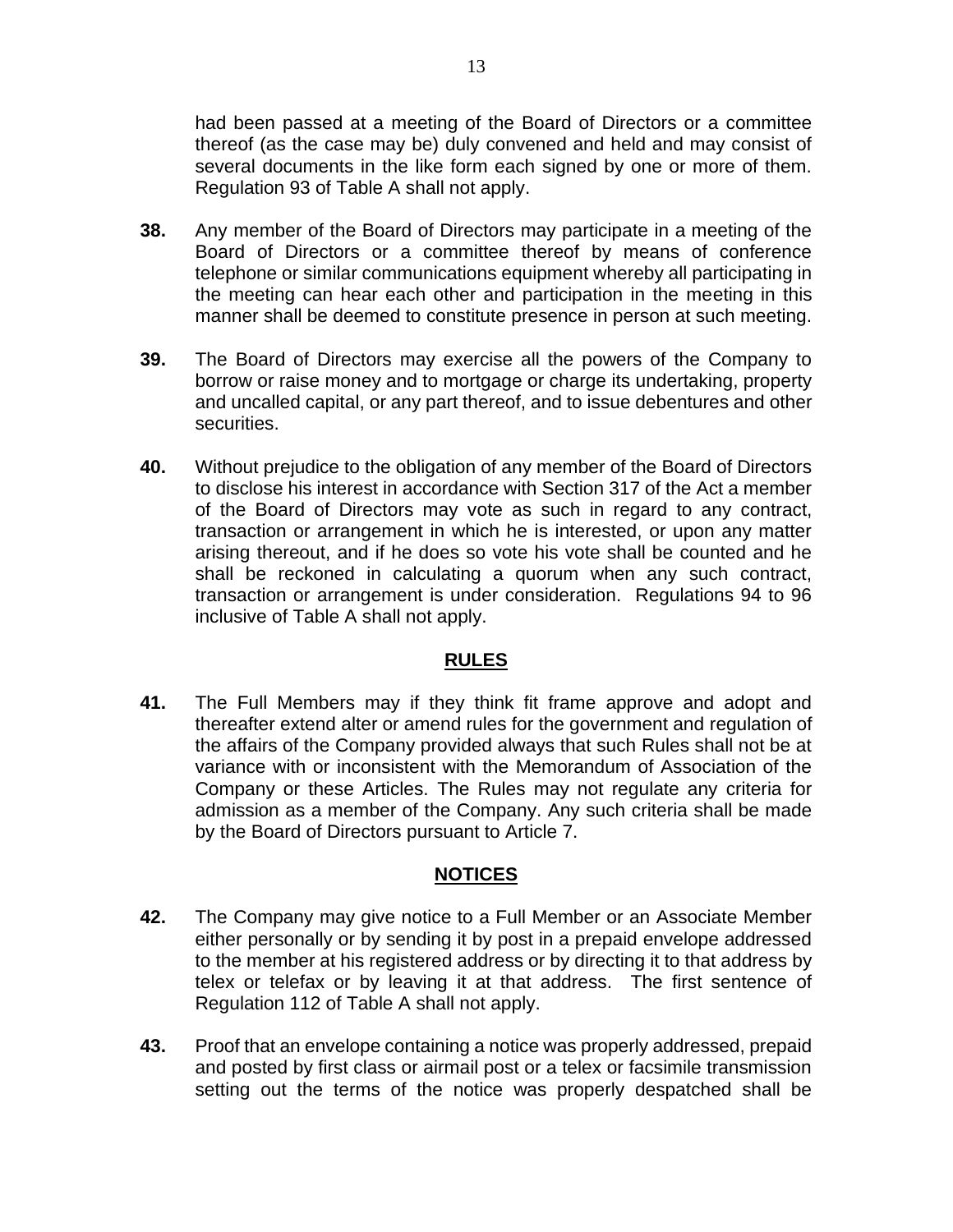conclusive evidence that the notice was given. A notice shall be deemed to be given at the expiration of forty-eight hours after the envelope containing it was so posted, or in the case of telex or facsimile transmission when so despatched. Regulation 115 of Table A shall not apply.

### **WINDING UP**

- **44.** (a) The Company may by resolution in favour of which at least 75% of the Full Members shall vote wind-up the Company.
	- (b) If the Company shall be wound-up any surplus assets after payment of all the Company's liabilities and the expenses of the winding-up shall be distributed among the Full members and Associate Members in proportion to their total respective contributions to the funds of the Company in respect of the completed financial year of the Company immediately preceding the date of the commencement of the windingup of the Company.

### **INDEMNITY**

**45.** Subject to the provisions of the Act, the Chairman, Vice-Chairmen, Secretary General and every member of the Board of Directors or other officer or auditor of the Company shall be entitled to be indemnified out of the assets of the Company against all costs, charges, losses, expenses and liabilities incurred by him in the execution and discharge of his duties or otherwise in relation thereto including any liability incurred by him in defending any proceedings, whether civil or criminal, in which judgment is given in his favour or in which he is acquitted or in connection with any application under Section 728 of the Act in which relief is granted to him by the court and no member of the Board of Directors or other officer shall be liable for any loss damage or misfortune which may happen to or be incurred by the Company in the execution of the duties of his office or in relation thereto. This Article shall only have effect insofar as its provisions are not avoided by Section 310 of the Act. Regulation 118 of Table A shall not apply.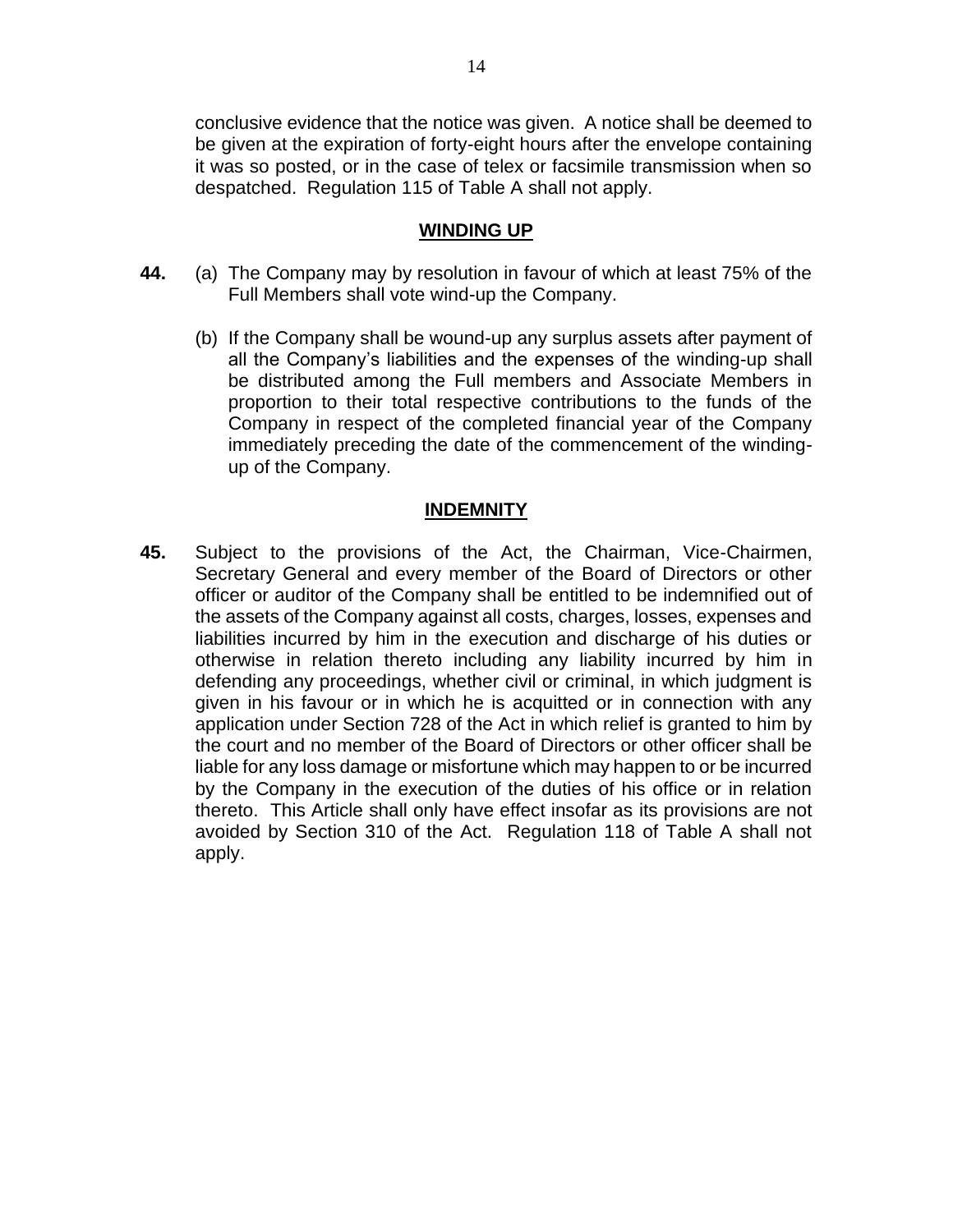## **NAMES AND ADDRESSES OF SUBSCRIBERS**

Sir Brian Shaw for and on behalf of Furness Withy & Co. Limited Furness House 53 Brighton Road Redhill Surrey RH1 6YL

John C. Lyras for and on behalf of Union of Greek Shipowners 85 Akti Miaouli Piraeus Athens

Nils Jorgen Astrup for and on behalf of Norges Rederiforbund Radhusgaten, 25 vi PO Box 1452 Vika Oslo 1 Norway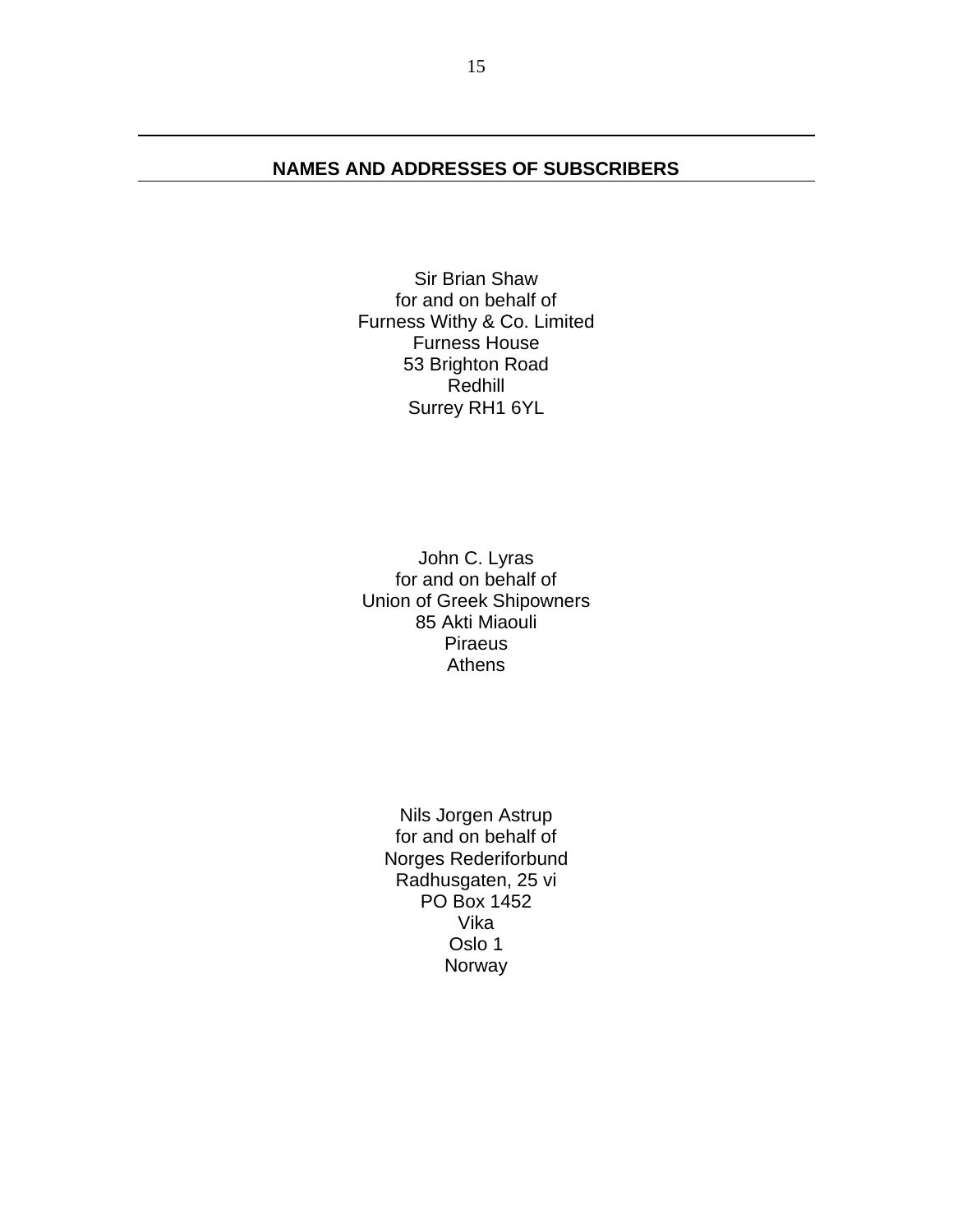Anthony R.C.B. Cooke for and on behalf of General Council of British Shipping Limited 30-32 St Mary Axe London EC3A 8ET

Ernest J. Corrado for and on behalf of American Institute of Merchant Shipping 1000 16th Street NW Suite 511 Washington DC 20036-5705 USA

> Sir Colin Goad for and on behalf of Liberian Shipowners' Council Room 2656 The Graybar Building 420 Lexington Avenue New York NY 10170 USA

Francois Rozan for and on behalf of Comite Central des Armateurs de France 73 Boulevard Haussmann 75008 Paris France